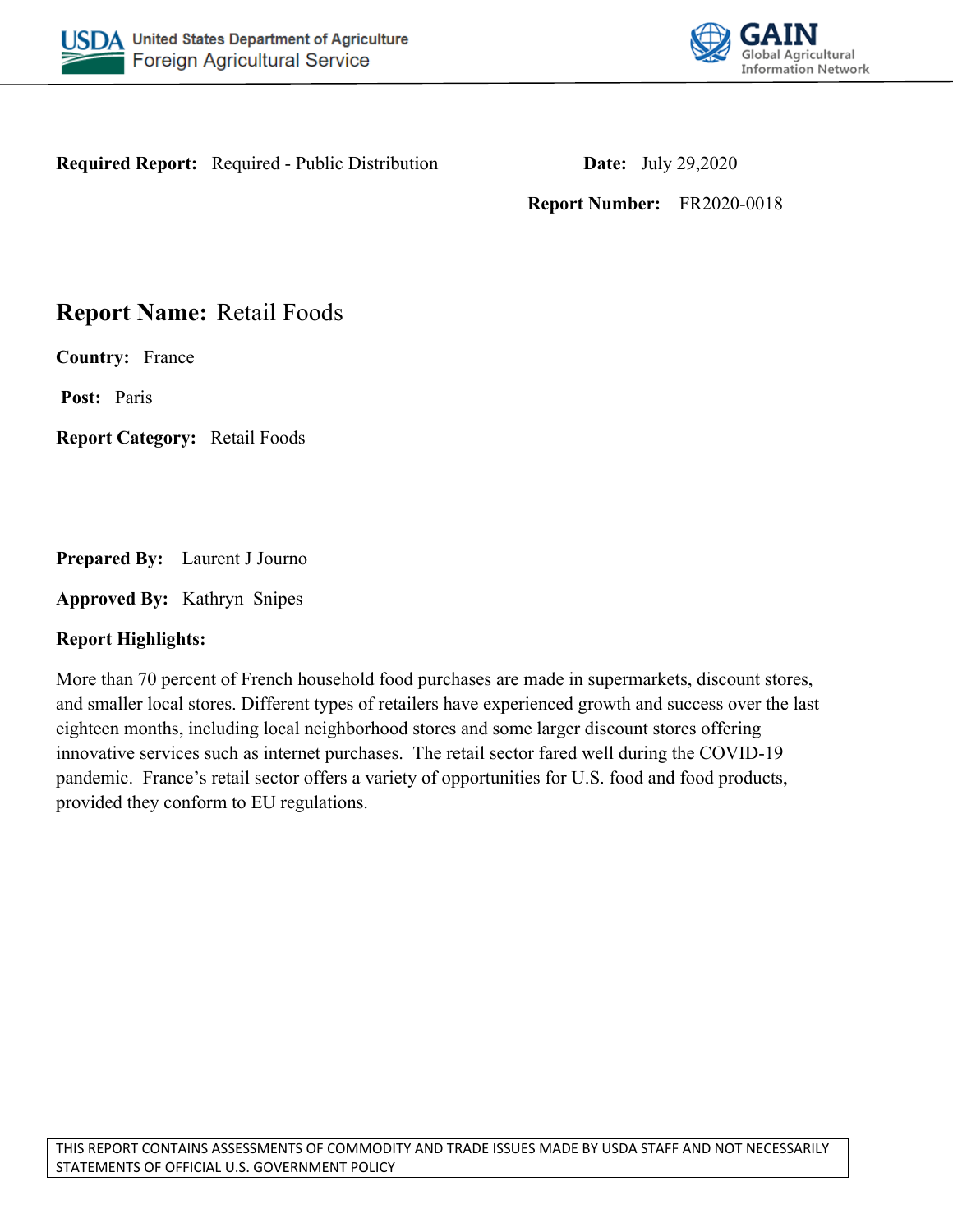# **Market Fact Sheet: France**

### **EXECUTIVE SUMMARY**

With a gross domestic product (GDP) of approximately \$2.71 trillion in 2019, France is the world's seventh largest industrialized economy and the Europe's third largest economy after Germany and the United Kingdom. It has substantial agricultural resources and maintains a strong manufacturing sector. France's dynamic services sector accounts for an increasing share of economic activity and has been responsible for most job creation in recent years. France is a member of the G-8 and G-20, the European Union, the World Trade Organization, and the OECD.

#### **IMPORTS OF CONSUMER-ORIENTED PRODUCTS**

Primary imports from outside the EU were oilseeds, fruits, and distilled alcohols from the United States and China. Imports from the EU were primarily dairy, meat, and vegetables.  In 2018, the trade balance for France's agricultural and food products reached \$18.9 billion. Not including transshipments, France's exports to the U.S. in 2019 were valued at \$6.6 billion, led by wine and spirits.



#### **FOOD PROCESSING INDUSTRY**

In 2018 France had 17,650 food processing companies with sales of \$212 billion. The value of processed food imports increased by 0.8 percent last year. Exports in the food industry sector are ahead of other leading industrial sectors, which places France's food industry among the top three in the world. In 2019, the French food processing sector represented 1.8 percent of its gross domestic product (GDP).

#### **FOOD RETAIL INDUSTRY**

In 2019, sales in hyper-supermarket and large discounters represented about 70 percent of the country's retail food market. Different types of retailers have experienced growth and success over the last eighteen months and the largest French retailers continued investing in smaller stores in city centers. The overall retail food sales in France were estimated at \$366 billion, and specialized food stores such as frozen food stores, organics and open-air markets had sales of \$28 billion.

### *Quick Facts CY 2019*

**Imports of Consumer-Oriented Products** *(USD million)* 43\*\*

#### **List of Top 10 Growth Products in Host Country**

1) Almonds 2) Pet food 3) Pistachios 4) Grapefruit

5) Wine 6) Peanuts 7) Food preparations 8) Beer

9) Sweet Potatoes10) Sauces and seasonings

### **Food Industry by Channels (USD billion)**

| Food Industry Output | 212  |
|----------------------|------|
| Food Exports         | 27.3 |
| Food Imports         | 8.4  |
| Retail               | 366  |
| Food Service         | 66   |

#### **Top 10 Host Country Retailers**

|    | 1. Carrefour       |    | 6. Systeme U |
|----|--------------------|----|--------------|
| 2. | Auchan             | 7  | - Lidl       |
|    | 3. E. Leckerc      | 8. | - Cora       |
|    | 4. ITM Entreprises | 9. | Aldi         |
| 5. | Casino             |    | 10. Schiever |

### **GDP/Population**

 Population *(millions)*: 67.2 GDP *(billions USD)*: 2.71 GDP per capita *(USD)*: 40,381

\*\*This figure does not include U.S. products exported to France transshipped through other EU countries. The actual exports to France are more than double the reported figure. **Sources:** TDM, World Bank, Linéaires

| Strengths/Weaknesses/Opportunities/Challenges                                                                                                                                          |                                                                                                                                            |  |  |  |
|----------------------------------------------------------------------------------------------------------------------------------------------------------------------------------------|--------------------------------------------------------------------------------------------------------------------------------------------|--|--|--|
| <b>Strengths</b>                                                                                                                                                                       | <b>Weaknesses</b>                                                                                                                          |  |  |  |
| France is one of the biggest<br>markets in Europe with high-<br>income levels.                                                                                                         | U.S. exporters face<br>competition from tariff-free<br>products from other EU<br>member states and FTA<br>partners.                        |  |  |  |
| <b>Opportunities</b>                                                                                                                                                                   | <b>Threats</b>                                                                                                                             |  |  |  |
| A large, well-developed food-<br>processing industry requiring a<br>wide range of ingredients, from<br>low-value, unprocessed foods to<br>high-value, highly processed<br>ingredients. | Non-tariff barriers such as<br>phytosanitary restrictions and<br>traceability requirements can<br>make exporting to France<br>complicated. |  |  |  |

### **Data and Information Sources:**

INSEE, Trade Data Monitor, Linéaires, French Customs Note: At an aggregate level 2019 statistics are available for trade. For production and more detailed product figures, 2018 is the most recent data available.

**Contact:** FAS Paris, France AgParis@fas.usda.gov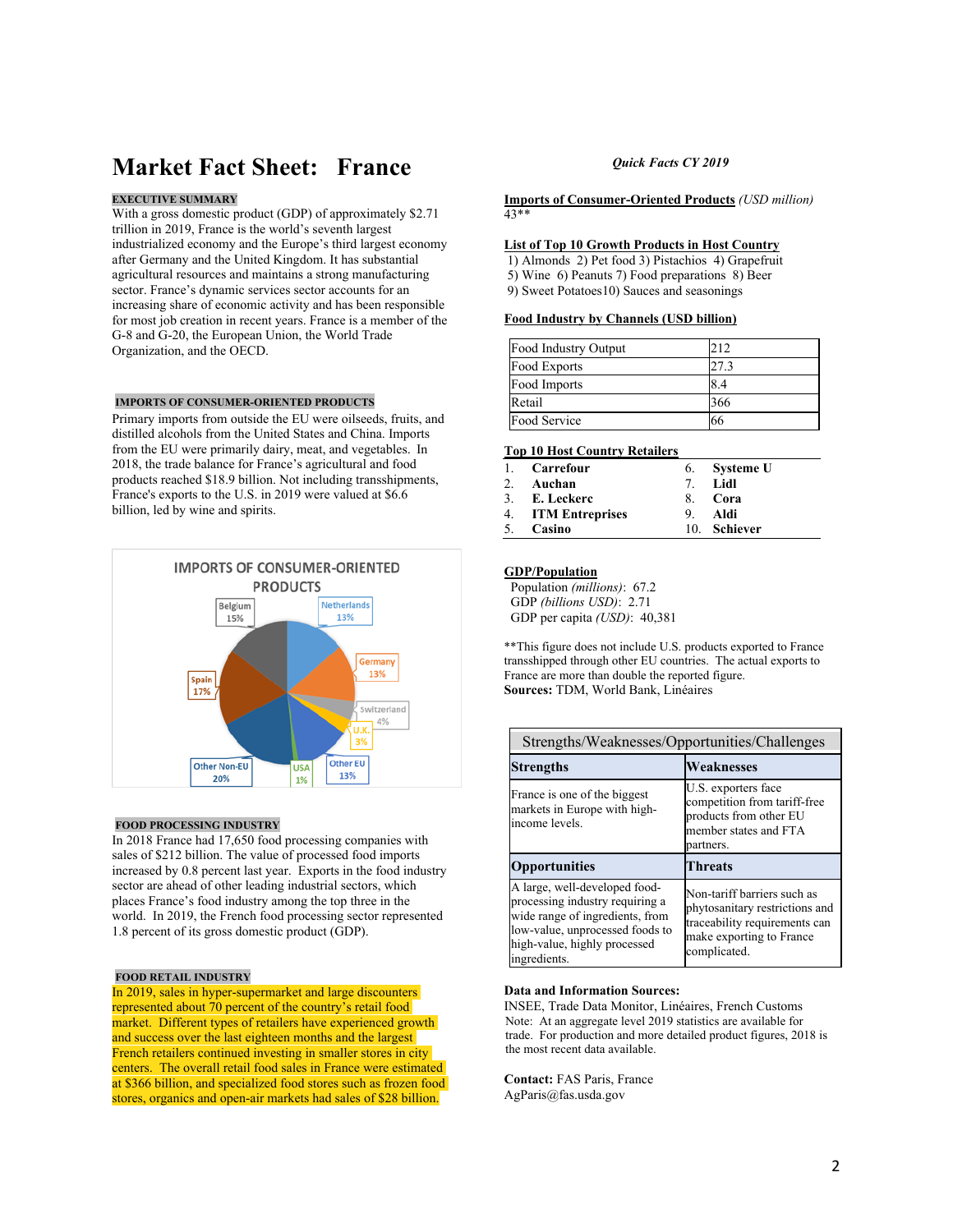## **COVID-19**

The statistics used in this report were reported and compiled before the COVID-19 pandemic and it does not reflect all uncertainties of the current economic situation which is still being impacted by the ongoing pandemic. The strict national confinement plunged the country into recession. GDP is estimated to fall by 11 percent in2020, the worst recession since World War II. According to the French Ministry of the Economy, the public deficit will reach 7.6 percent of GDP and the public debt will grow to 112 percent of GDP in 2020. The World Trade Organization predicts a drop in world trade between 13% and 32% in 2020. 

That said, **retail food** was considered an essential industry by the government and most firms continued to operate but with slightly lower capacity because of limitations on labor and new distancing precautions.  Trucking increased costs for the industry as there were fewer drivers, with some choosing not to work and other foreign drivers departing the country.  Some small neighborhood outlets suffered during the crises but supermarkets enjoyed seven percent growth this spring, and retail sales continue to be strong in spite of the re-opening of restaurants.

Many importers have noted that they have slowed or stopped their purchases from the United States as well as from other countries while they assess future demand.  Economic recovery is not expected until late in the year or in 2021.  

Food nationalism is growing since the crisis began with messages of Buy French popular among government officials and the media. French President Macron's recent speeches have highlighted the need for food sovereignty at the French and EU level.  However, France relies on exports of agricultural products and enjoys a large surplus in their trade balance with exports such as wine and wheat where it is the leading EU exporter.  Therefore, France will have a difficult time closing the borders to imports while continuing to promote their exports.  

## **I. Market Summary**

France's retail distribution network is diverse and sophisticated.  The food retail sector is generally comprised of six types of establishments: 1) hypermarkets, 2) supermarkets, 3) hard discounters, 4) convenience stores, 5) gourmet centers in department stores, and 6) traditional outlets including neighborhood stores - bakeries and butcheries, 7) gas marts, as well as open-air markets and internet sales.  In 2019, sales within the first four categories represented 75 percent of the country's retail food market.  Different types of retailers have experienced growth and success over the last 18 months.  In 2019, the largest French retailers continued investing in smaller stores in city centers.

In 2019, food expenditures represented about 20 percent of the overall budget, compared to 35 percent in 1960. The household food basket is now primarily composed of processed and ready-to-eat foods, while the demand for meat, fruit and beverages, bread and alcoholic beverages has decreased.  The increase of household purchasing power, fluctuation in food prices and changing lifestyles have contributed to the changes in food habits.  In 2019, the overall retail food sales in France were stabled, estimated to \$366 billion.  Hyper and supermarkets and hard discounters sell approximately \$240 billion; neighborhood stores, including traditional grocers, \$98 billion; and specialized food stores such as frozen food stores, organics and open-air markets, \$28 billion.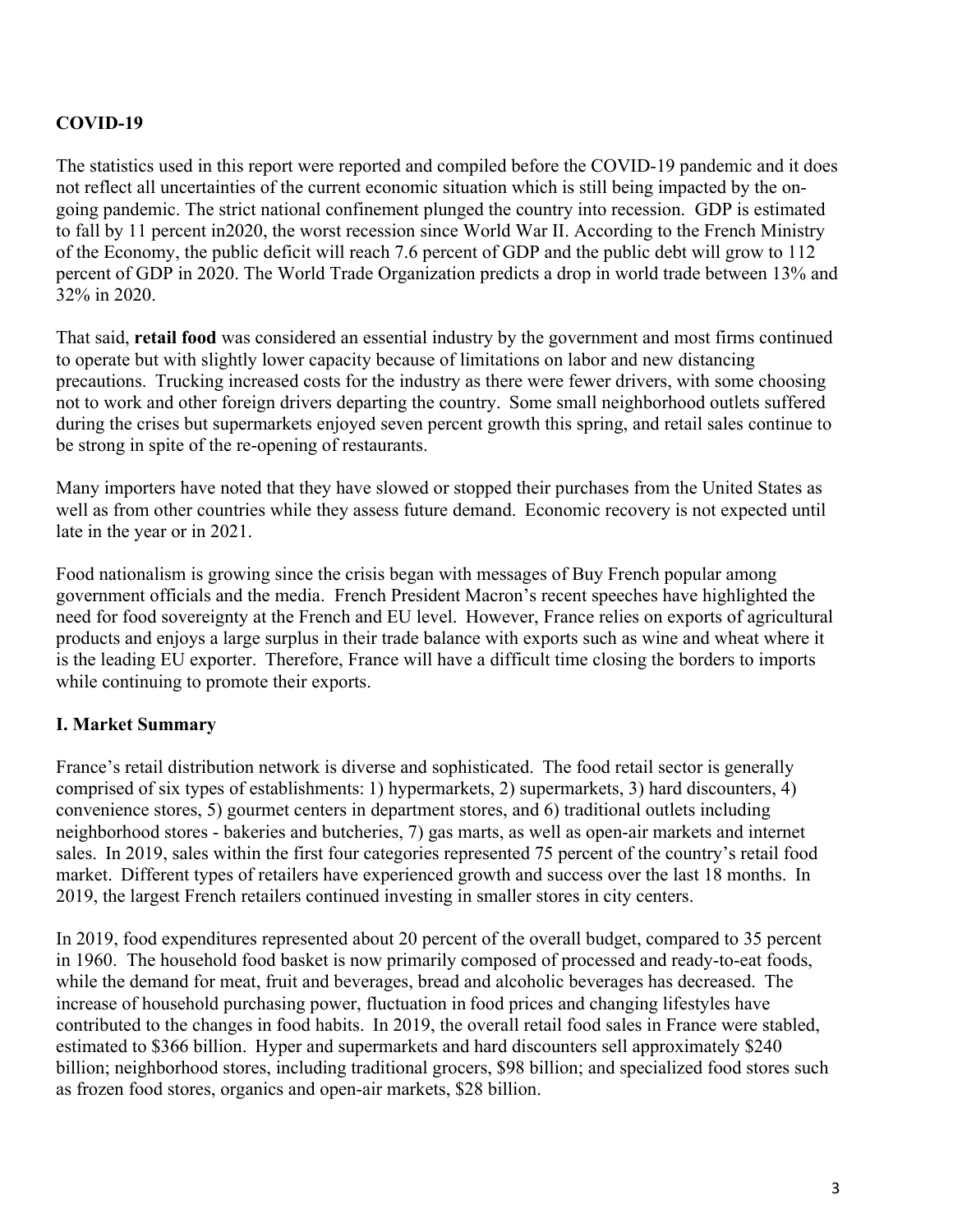Generally, hyper and supermarkets remain the most popular stores, but specialized food stores, frozen food stores, and hard discounters have increased their retail sector market share in recent years.  French consumers tend to diversify their purchases through several stores: for example, buying some products locally and others from discount stores that may be farther from their residence. In addition, consumers are more price sensitive and demand high-quality products to be worth the extra investment.  Since several years, the large retailers 'drive-thru service is on the rise, representing 7.6 percent of total food sales. In addition, large retailers are expanding their private labels offered, plus 1.4 percent in 2019, as well as investing in smaller stores.

## **Key market drivers and consumption trends:**

- More time spent working and the rising number of single households are driving the demand for convenient ready-to-eat meals, desserts, and baking mixes.
- The growing population and increased health consciousness of consumers is fueling the demand for health and wellness products, as well as functional food products.
- Fair trade and organic products are becoming increasingly popular. France is second largest organic market in Europe.
- Ethnic foods, health and super foods, and *free-from* products (e.g. gluten or lactose free), and locally grown are further trends that are attracting more and more French consumers.
- Increasing share of consumers who view their purchasing decision as a political or life-style statement such as no GMOs, free-range eggs, and vegetarian or vegan diet foods.
- Consumers increasingly require traceability and information about production methods.

| Table 1, Au valitates and Chanentes                                                                   |                                                                                                                      |
|-------------------------------------------------------------------------------------------------------|----------------------------------------------------------------------------------------------------------------------|
| <b>Advantages</b>                                                                                     | <b>Challenges</b>                                                                                                    |
| A significant portion of French households can                                                        | Lack of brand and variety awareness of U.S.                                                                          |
| afford imported food products.                                                                        | food products by consumers.                                                                                          |
| The French food retail industry is looking for new                                                    | Although of interest, introducing new-to-                                                                            |
| imported food products.                                                                               | market brands and products is not easy.                                                                              |
| American food and food products are increasingly<br>popular in France.                                | Complying with European and French<br>regulations.                                                                   |
| Efficient domestic distribution systems.                                                              | Domestic and intra-EU imports dominate<br>the supply chain.                                                          |
| French consumers demand quality, innovative,                                                          | Adapting products to French consumers'                                                                               |
| healthy products.                                                                                     | tastes and expectations.                                                                                             |
| Changing lifestyles, demographic changes and the<br>economic crisis fuel growth in the retail sector. | Adapting U.S. products to French consumer<br>needs regarding price, practicality, variety,<br>quality and packaging. |

## **Table 1: Advantages and Challenges**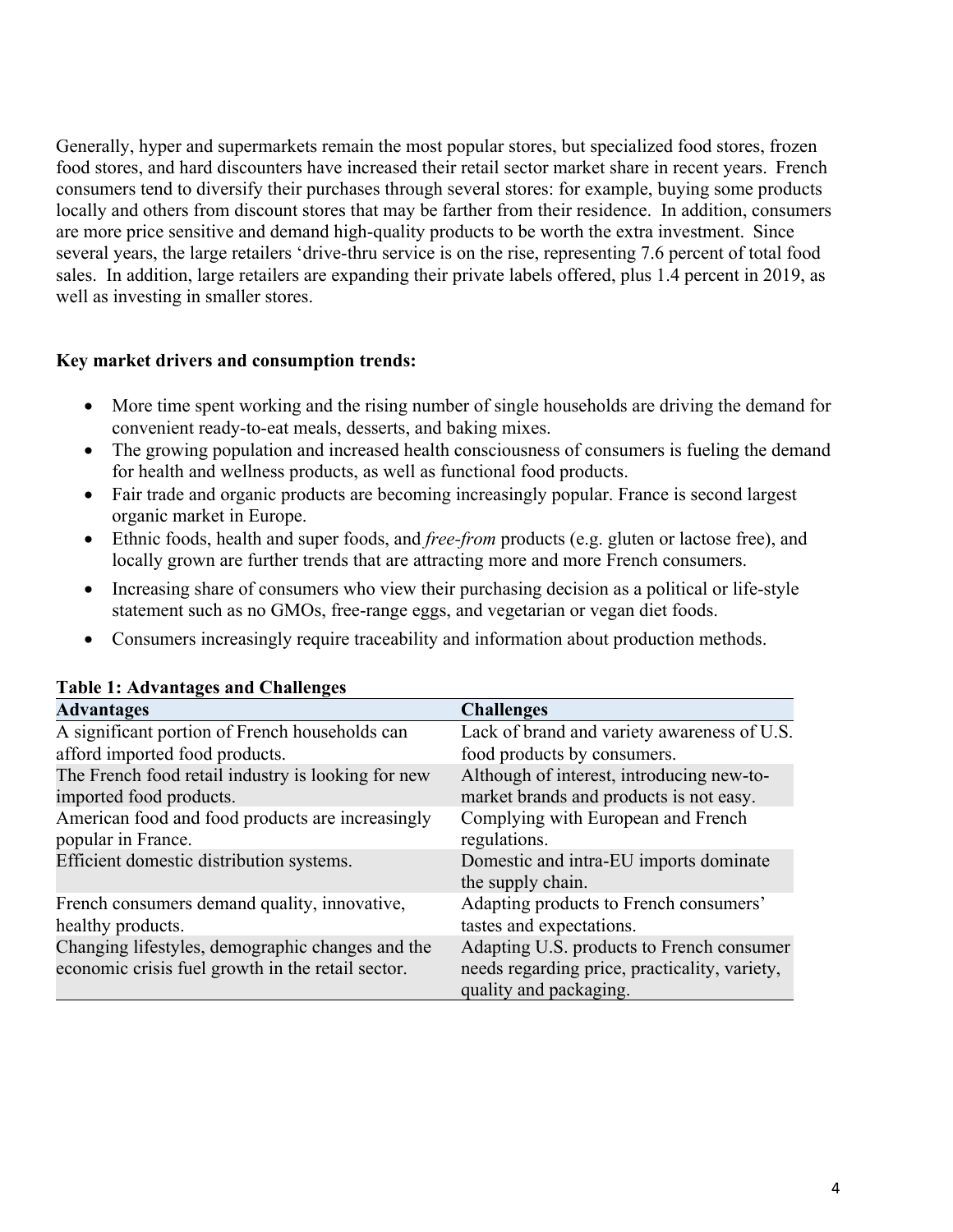## **II. Road Map for Market Entry**

U.S. exporters can gain market entry to the retail service sectors in several ways including representation by an importer, having their products placed in a central purchasing office catalog and by selling directly to cash and carry outlets. Food buyers use central buying offices, importers and cash and carry dealers to procure their products.

The most common method of market entry is using an experienced importer to place your product in the French market. The importer will verify that your product meets EU import requirements, such as labeling and ingredient regulations and will verify your financial reliability. If interested, the importer will engage in price negotiations. Both supplier and importer need to discuss logistical requirements and the length of the contract. FAS Paris maintains a list of importers for your use.

Importers often place your product with retail stores and with central purchasing offices. In France, it is common for large retailers to participate in a central purchasing office to share the costs of purchase and distribution. The central purchasing office buys products directly as well as from importers and distributors and provides them to the retail outlets.

In order to present a product to a central buying office, a U.S. supplier should:

- Submit product description and price quotations;
- Submit products for laboratory testing;
- Determine sanitary/health certification and other import documents requirements.

Labels should be in French with the following information:

- Product definition:
- Shelf life: indicated "used by" and "best before" dates and other storage requirements;
- Precautionary information or usage instructions, if applicable;
- Statement of contents: ingredients, weights, volumes, etc., in metric units. All additives, preservatives and color agents must be noted on the label with a specific group name or "E" number;
- Country of origin and name of importer or vendor within the EU;
- Manufacturer's lot or batch number.

You will find additional labeling rules on food allergens and nutritional products, packaging, container, food additives regulations and trade barriers at [http://www.usda-eu.org/trade-with-the-eu/eu-import](http://www.usda-eu.org/trade-with-the-eu/eu-import-rules/fairs-reports/)[rules/fairs-reports/](http://www.usda-eu.org/trade-with-the-eu/eu-import-rules/fairs-reports/)

| <b>Trade Show</b>                           | <b>Description</b>                  | Location |
|---------------------------------------------|-------------------------------------|----------|
| <b>SIAL</b> (every two years) USDA endorsed | Leading food fair for retail trade, | Paris    |
| October 18-22, 2020.                        | food service, and catering market   |          |
| erich@imexmanagement.com                    |                                     |          |
| <b>SIRHA</b>                                | World's largest trade show for      | Lyon     |

### **Table 2: Major Food Related Trade Shows in France**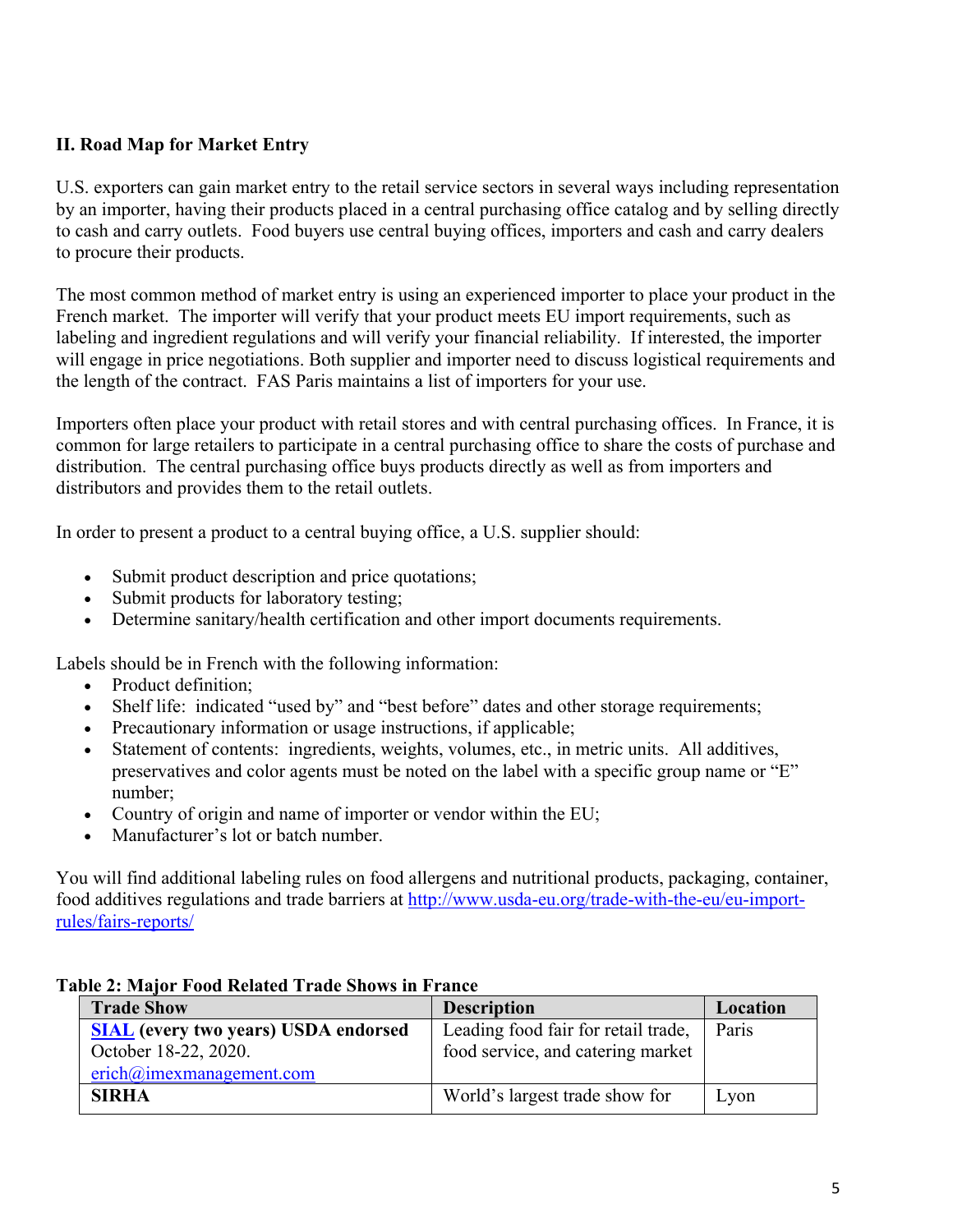| January 23-27, 2021. www.gl-events.com/ | food service                      |       |
|-----------------------------------------|-----------------------------------|-------|
| Europain                                | International trade show for      | Paris |
| January 2021.                           | bakery and confectionery          |       |
| www.europain.com/en/show                | products                          |       |
| <b>MADE</b>                             | Trade show for private labels     | Paris |
| September 8-9, 2020.                    |                                   |       |
| www.madeparis.com/                      |                                   |       |
| <b>Sandwich and Snack Show</b>          | Trade show for snacks products    | Paris |
| September 20-22, 2020.                  |                                   |       |
| www.sandwichshows.com                   |                                   |       |
| Vinexpo                                 | International trade show for wine | Paris |
| February 15-17, 2021.                   | and spirits                       |       |
| https://www.vinexpoparis.com/?lang=en   |                                   |       |

U.S. suppliers may also contact the following organizations for additional support:

**State Regional Trade Groups (SRTG)** are non-profit trade development organizations that help U.S. food producers and processors to enter overseas markets. They are funded by USDA/FAS and the private industry. They carry out promotional activities to increase exports of U.S. high-value food and agricultural products. For more information, contact the state regional trade group responsible for your state[: https://www.fas.usda.gov/state-regional-trade-groups](https://www.fas.usda.gov/programs/market-access-program-map/state-regional-trade-groups)

The **U.S. Agricultural Export Development Council** is composed of U.S. commodity trade associations and other organizations, in addition to the SRTGs, with an interest in promoting U.S. agricultural exports. For an overview and additional information on the various Commodity Groups, you can go to [www.usaedc.org.](http://www.usaedc.org/) The [Commodity Cooperator Groups](https://apps.fas.usda.gov/pcd/PartnersSearch.aspx) regularly organize (reverse) trade missions, often organized around trade shows or other events. They also are excellent platforms for U.S. suppliers of food ingredients to meet with foreign buyers.

| <b>Retailer Name and Outlet Type  Ownership </b>                                            |        | <b>Sales</b> in<br>2019<br>(billion<br>USD) | Location                           | # of<br><b>Outlets</b> | <b>Purchasing</b><br><b>Agent Type</b> |
|---------------------------------------------------------------------------------------------|--------|---------------------------------------------|------------------------------------|------------------------|----------------------------------------|
| Carrefour<br>(Hyper/Supermarkets, convenience<br>stores)                                    | French | 91                                          | France and<br>foreign<br>countries | 12,225                 | Importers                              |
| E. Leclerc<br>(Hyper/supermarkets, convenience<br>stores)                                   | French | 54.5                                        | France and<br>Europe               | 4,035                  | Central<br>Buying office               |
| Inrermarche/Les Mousquetaires<br>(Supermarkets, hard discounter,<br>and convenience stores) | French | 51.2                                        | France and<br>foreign<br>countries | 3,186                  | Central<br>Buying Office               |
| Systeme U<br>(Hyper/supermarkets and                                                        | French | 29.5                                        | France                             | 2,392                  | Direct                                 |

## **Profiles of Top Food Retailers**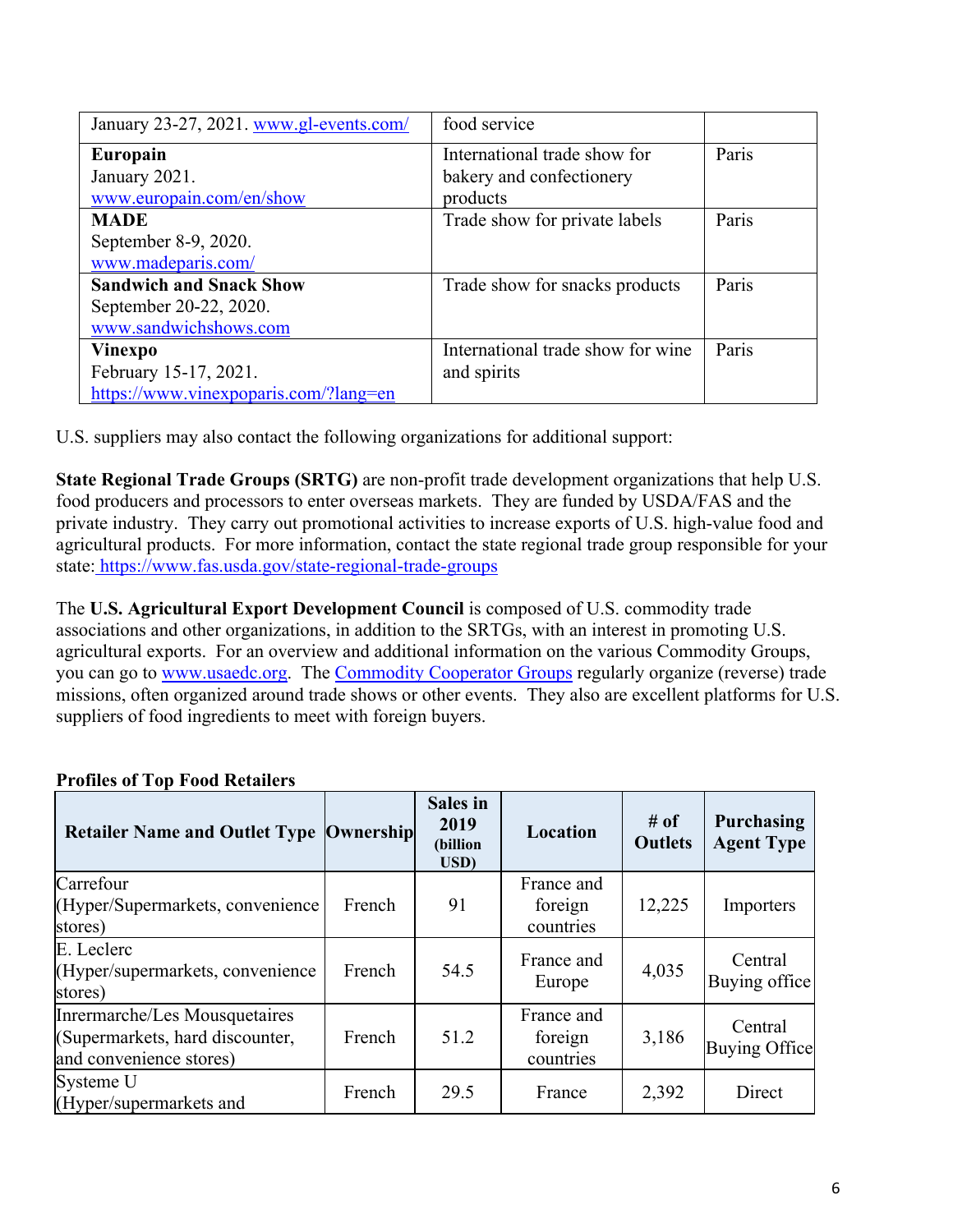| convenience stores)                                                            |                       |                                    |                                    |                                        |                          |
|--------------------------------------------------------------------------------|-----------------------|------------------------------------|------------------------------------|----------------------------------------|--------------------------|
| Groupe Casino<br>(Hyper/supermarkets, hard discount<br>$+$ convenience stores) | French                | 39.1                               | France and<br>foreign<br>countries | 7,946                                  | Central<br>Buying Office |
| Groupe Auchan<br>(hyper/supermarkets, $+$<br>convenience stores)               | French                | 25.7                               | France and<br>foreign<br>countries | 963                                    | Direct                   |
| Lidl<br>(Hard discounter)                                                      | German                | 11.8<br>(France)<br>118<br>(world) | France and<br>Europe               | 1,486<br>(France)<br>10,000<br>(world) | Central<br>Buying Office |
| Aldi<br>(Hard discounter)                                                      | German                | 5.8                                | France and<br>foreign<br>countries | 886                                    | Central<br>Buying Office |
| Cora (Groupe Louis Delhaize)<br>(Hyper/supermarkets)                           | French and<br>Belgian | 5.2                                | France and<br>Europe               | 61<br>(France)                         | Importers                |

Source: Lineaires/Panorama Trade Dimensions 2018

## **Major Retailers:**

- 1. **Carrefour**: After having been the world's second largest retailer, after WalMart, and the largest in Europe for several years, since 2016 the French group Carrefour dropped to sixth in the world, and in 2018, as per Deloitte Consultant, it now ranks ninth after Amazon, Lidl, and Aldi Group. Created in 1959 in southeast France, Carrefour grew rapidly into international markets with stores in 30 countries (Europe, Asia, South America, and North Africa). Worldwide sales in 2018 amounted to 76 billion euros (\$89.7 billion). Carrefour has supermarkets, convenience and city center stores, all under the name of Carrefour (Carrefour Market, Carrefour Express, Carrefour City, etc.) depending on their location.
- 2. **E. Leclerc**: Since 2016, the company remains the top retailer in France beating out Carrefour. Most of its stores are hypermarkets. Leclerc is present in Europe and sources food products through its central buying office.
- 3. **Intermarché**: This is a group of independents retailers with stores in Europe and foreign countries: Canada, South Africa, Switzerland, Australia and China. Most of Intermarché's outlets are supermarkets; there are a few city center stores and only 89 hypermarkets.
- 4. **Groupe Auchan**: This is a family company owned by the Mulliez family and the Schiever Group. Auchan is present in 12 countries.
- 5. **Systeme U:** This is the fourth largest retailer in France in terms of sales and the fifth largest retailer in terms of stores. U brand private label expansion is a priority for the products such as wine, fruit juices, frozen ready-to-eat foods, ethnic foods and seafood. Note that Systeme U is a good client for Alaska sustainable seafood.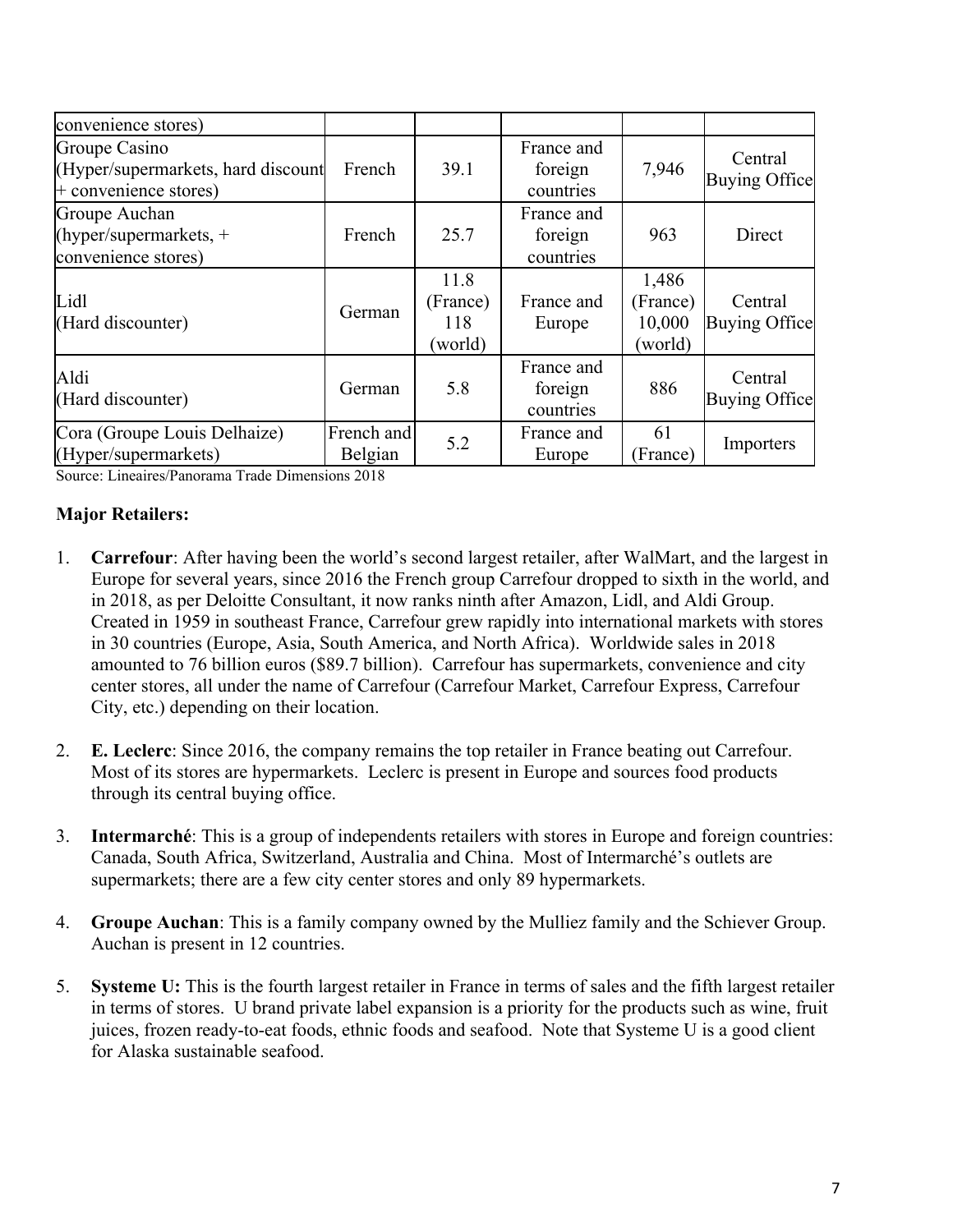- 6. **Casino**: is present in France and a few in South America. Casino has Monoprix, Franprix, Petit Casino, Leader Price Express, Casino Shop, Vival, Spar, and Chez Jean. In addition, Casino's hard discounters Leader Price represent 20 percent of the total hard discounters in France.
- 7. **Cora**: The retailer is part of the Belgium group Louis Delhaize and has hypermarket/supermarket stores in France and Europe. Cora buys products through Provera their Central Buying Office that sources food products from importers.
- 8. **Grand Frais**: this is a network of 221small to medium stores. Created in the 1980s to offer consumers the best quality at moderate prices for fruits and vegetables, fish, world food groceries, butcher-delicatessen and dairy products, Grand Frais' total sales in 2018 were \$2.2 million. Grand Frais works directly with importers and is open to new and U.S. products.
- 9. **Costco:** In June 2017, the U.S. retailer inaugurated the first warehouse club in France, in Paris' suburb; a membership-fee discount concept was new to France. Given the success of this first French store that opened in June 2017 near Paris, the American brand has said it plans expansion in France.

## **Convenience Stores:**

They fall under the category of small supermarkets (superettes), are generally located in small cities, and frequently opened every day (including Sunday). Within ten years, proxy/convenience stores increased by 40 percent and in 2018, there were approximately 8,600 outlets affiliated with large retailers such as Carrefour, Casino and Intermarché. Their number is expected to continue rising in coming years with more new concept stores.

### **Other Type of Retailers:**

The number of smaller and independent stores has slightly increased since 2002. Most of them are specialized food outlets (bakeries, butchers and fish shops, groceries), and they are located both in urban and rural areas. While neighborhood stores in rural areas tended to decrease in number, they have increased in urban areas. The French National Economic Statistics (INSEE) most recent census indicated 78,000 stores. Their sales represent about 20 percent of the French food sales and their products are sourced from wholesalers and wholesale markets. Customers of neighborhood stores are generally medium to high-class consumers.

Traditional grocers include gourmet sores, such as Fauchon, Hediard, La Grande Epicerie, and Galerie Gourmande, which carry a wide range of imported products. They are located in large and mediumsized cities and attract high-income consumers. The approximately 200 outlets in France offer U.S. exporters easier market entry for products; their drawback is a tendency to purchase smaller quantities and they work directly with importers.

 Picard Surgeles is the leading frozen food retailer in France for home consumption, with a 30 percent market share, 1004 outlets throughout France and sales in 2018 valued at \$1.7 billion. Picard sells high-end frozen products and offers opportunities for U.S. suppliers of fish and seafood, frozen fruits and vegetables, fruit juices, and prepared specialty meals for their private label. Picard works directly with importers.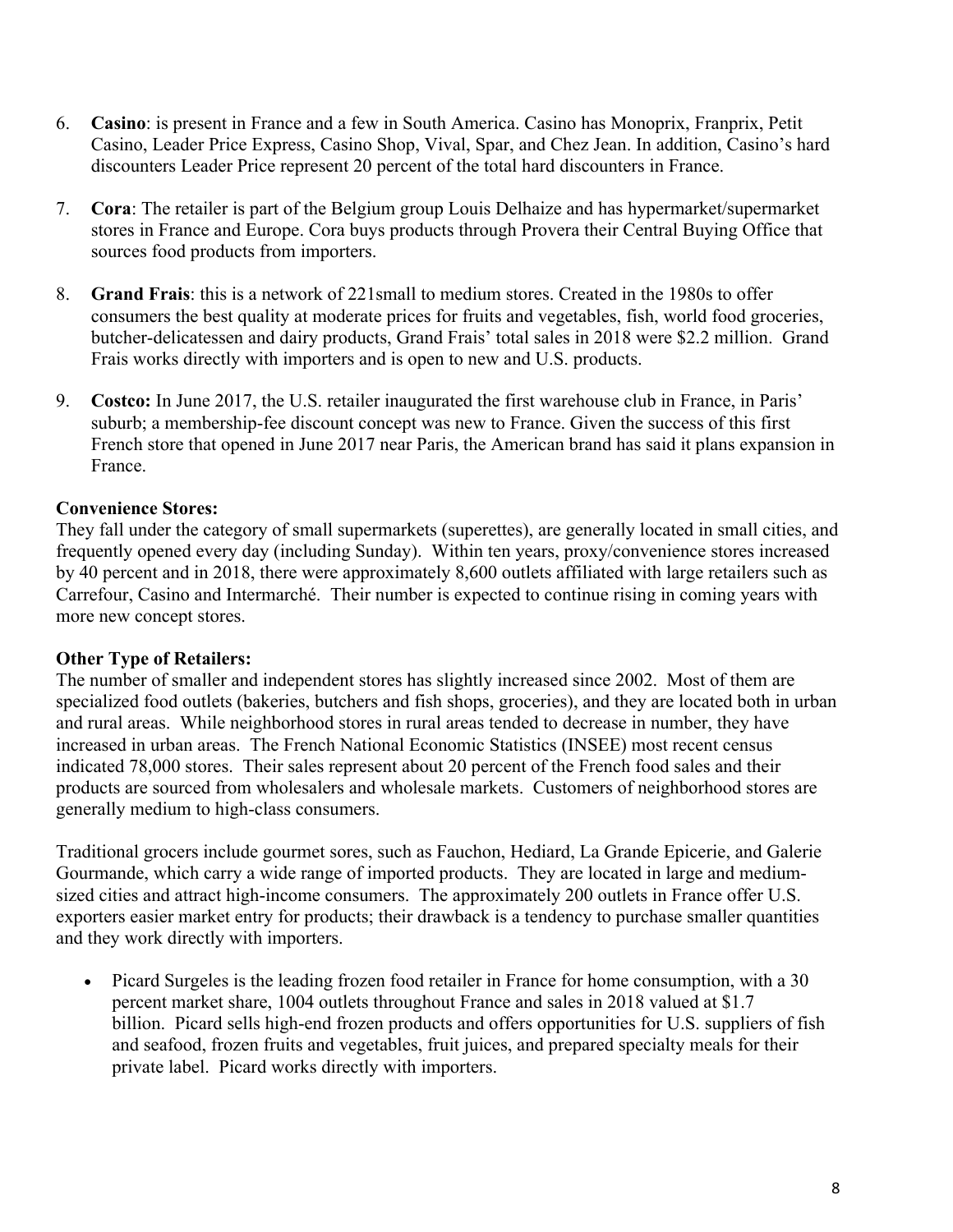- Toupargel is the second largest frozen food retailer in France, after Picard, and the leader for frozen food home deliveries, before Thiriet, Maximo and Argel. In 2018, Toupargel sales were \$288 million. Toupargel offers opportunities primarily for U.S. suppliers of fish and seafood.
- Biocoop is a network of specialized organic, fair trade and ecological products including food and non-food products. Biocoop has 560 stores throughout France and total sales in 2018 amounted to \$1.4 billion. Biocoop sources its products through different buying offices.

## **III. Competition**

Most exporters within the EU conduct market promotion activities in France. Products such as fresh or preserved fruits and vegetables, wine, beer, fish and meat are commonly promoted in trade shows, advertisements and supermarkets. Third countries promoting food products in France include Norway, Israel, Morocco, South Africa, Argentina, Brazil and Canada.

| <b>Product</b><br><b>Category</b> and<br><b>Imports from</b><br>the United<br><b>States</b> | <b>Main Suppliers</b><br>in Percentage | <b>Strengths of Key Supply</b><br><b>Countries</b>                                                                                 | <b>Advantages and</b><br><b>Disadvantages of Local</b><br><b>Suppliers</b> |
|---------------------------------------------------------------------------------------------|----------------------------------------|------------------------------------------------------------------------------------------------------------------------------------|----------------------------------------------------------------------------|
| <b>HS08. Fruit</b>                                                                          | Spain (35%)                            | Spain, Netherlands and Belgium                                                                                                     | Locally, there are very                                                    |
| and Nuts,                                                                                   | Netherlands                            | are EU countries and price                                                                                                         | marginal local production                                                  |
| 28,895 tons                                                                                 | (15%)                                  | competitive as well as                                                                                                             | for nuts and citrus and none                                               |
| $$151.3$ million                                                                            | Belgium $(10\%)$                       | geographically close. Italy mainly for tropical fruits. France is<br>supplies grapes, while Spain has a only a producer of walnuts |                                                                            |
|                                                                                             | $USA - (3%$                            | wider range of fruits to offer                                                                                                     | mainly for national                                                        |
|                                                                                             | share)                                 | including citrus. Turkey and                                                                                                       | consumption. France is an                                                  |
|                                                                                             |                                        | Israel also supply citrus to France. attractive market for US                                                                      |                                                                            |
|                                                                                             |                                        | The US ranks 8 <sup>th</sup> and exports                                                                                           | dried fruit and nuts but the                                               |
|                                                                                             |                                        | were growing by 11 percent over                                                                                                    | competition is tough for                                                   |
|                                                                                             |                                        | last year.                                                                                                                         | citrus products.                                                           |
| <b>HS22.</b>                                                                                | Belgium $(18%)$                        | Belgium, the UK and Italy                                                                                                          | France is world's largest                                                  |
| <b>Beverages,</b>                                                                           | UK (15%)                               | dominate the market with beer,                                                                                                     | whiskey consumer and also                                                  |
| including                                                                                   | Italy $(13%)$                          | branded spirits, and wine                                                                                                          | wine producer with Italy.                                                  |
| wines, spirits                                                                              |                                        | However, a niche market<br>respectively.                                                                                           |                                                                            |
| and alcohols                                                                                | $USA - (3%$                            | US sales of bourbon and wine are                                                                                                   | exists in France for third                                                 |
| 36.8 ML                                                                                     | share)                                 | dropping impacted by the                                                                                                           | country wines.                                                             |
| $$143.6$ million                                                                            |                                        | retaliatory tariffs.                                                                                                               |                                                                            |
| HS03. Fish and Norway $(13\%)$                                                              |                                        | Norway and Sweden dominate                                                                                                         | Local resources in fish and                                                |
| <b>Seafood</b>                                                                              | Sweden $(12\%)$                        | the market but export share is                                                                                                     | seafood do not satisfy                                                     |
| $$136,5$ million                                                                            | UK (12%)                               | shrinking. UK is becoming a                                                                                                        | increasing demand. The                                                     |
| 34,730 tons                                                                                 |                                        | major player. The US ranks 14th                                                                                                    | United States is a major                                                   |
|                                                                                             | $USA - (2\%$                           | and exports have been pretty                                                                                                       | supplier to France,                                                        |
|                                                                                             | share)                                 | stable these past three years.                                                                                                     | especially for frozen                                                      |
|                                                                                             |                                        |                                                                                                                                    | pollock, cod and salmon,                                                   |
|                                                                                             |                                        |                                                                                                                                    | live lobsters, frozen rays,                                                |

### **Overall Competitive Situation facing U.S. Suppliers, Calendar Year 2019**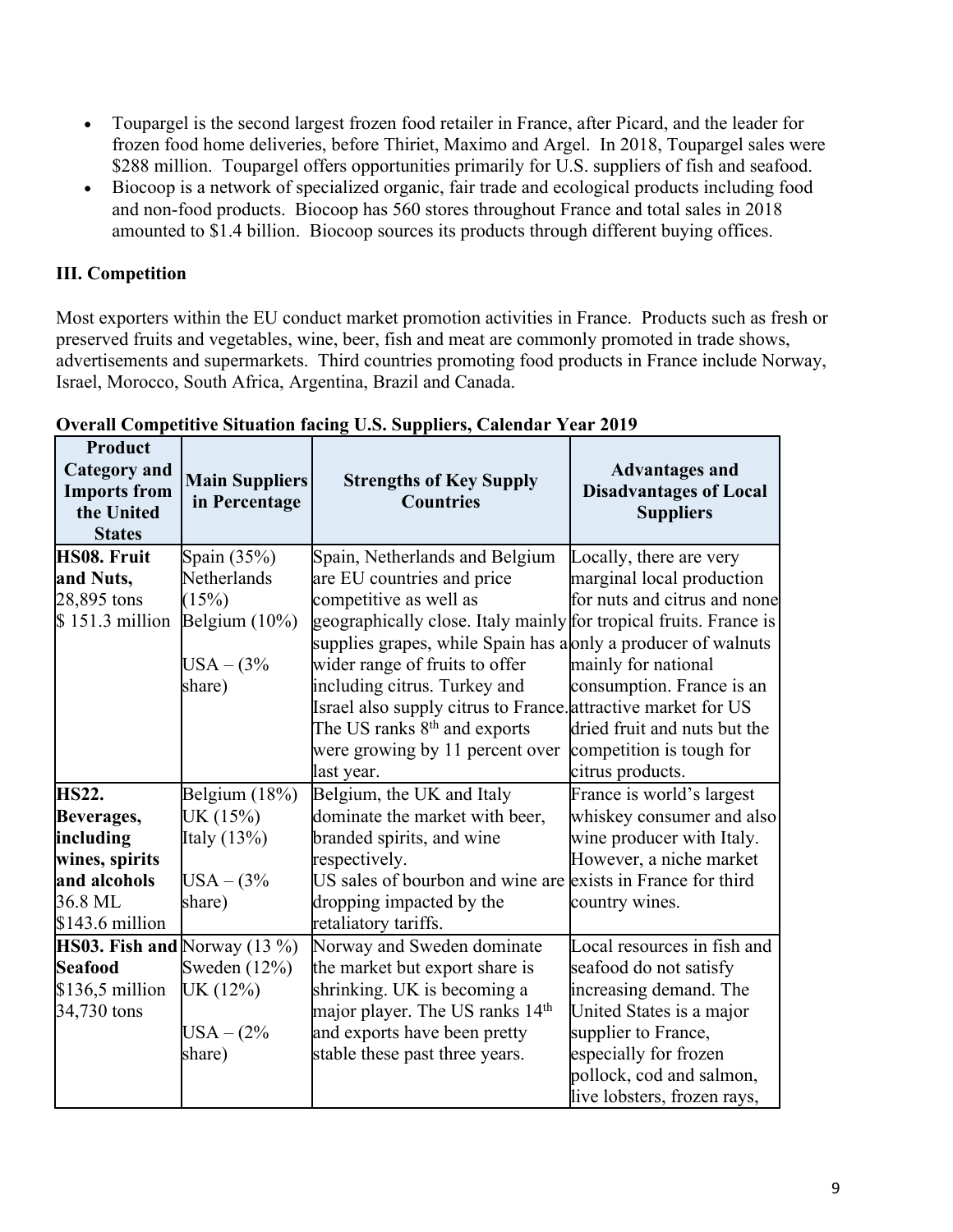| France is a net soybean<br>importer. The United States                                               |
|------------------------------------------------------------------------------------------------------|
|                                                                                                      |
|                                                                                                      |
|                                                                                                      |
| has traditionally been one                                                                           |
| of its major supplier but                                                                            |
| CETA, the new EU/Canada                                                                              |
|                                                                                                      |
| challenging for US sales.                                                                            |
|                                                                                                      |
| natural or exotic flavors as                                                                         |
| well as health and wellness                                                                          |
| products should provide                                                                              |
|                                                                                                      |
|                                                                                                      |
|                                                                                                      |
|                                                                                                      |
|                                                                                                      |
|                                                                                                      |
| US exports are mainly corn                                                                           |
| and rice. Wild rice sales                                                                            |
|                                                                                                      |
|                                                                                                      |
|                                                                                                      |
|                                                                                                      |
|                                                                                                      |
| There are approximately                                                                              |
| 1,100 local companies in                                                                             |
| the sector of canned fruits                                                                          |
| and vegetables, including a                                                                          |
|                                                                                                      |
| nuts. Spain and Brazil also export regional canners. France is                                       |
|                                                                                                      |
|                                                                                                      |
|                                                                                                      |
|                                                                                                      |
|                                                                                                      |
| pulses represents 25% of                                                                             |
|                                                                                                      |
|                                                                                                      |
|                                                                                                      |
|                                                                                                      |
| Demand for interesting<br>condiments/seasonings.<br>home-style/small-scale<br>France's production of |

Source: Trade Data Monitor /French Customs